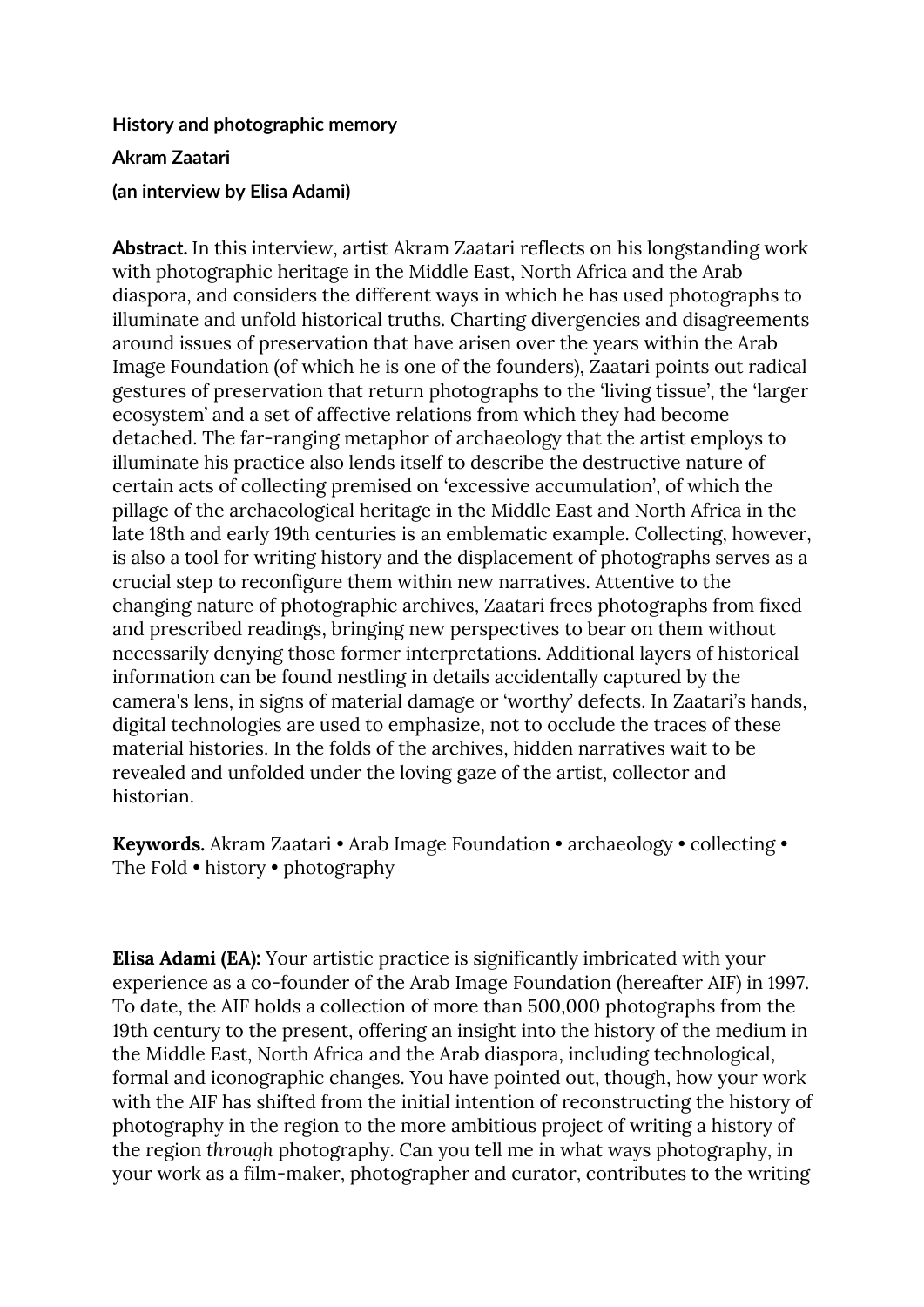of this history, and how it serves as a means to chronicle, expand and complicate existing historical narratives?

**Akram Zaatari (AZ):** I am not sure if writing a region's history through photographs is more ambitious than writing photography's history in a region. I do not believe in such a hierarchy. In both cases, it's a contribution to 'a history'. But the shift you mention has happened, and it's neither an evolution of thought nor a better approach to take while reading photographs. It's simply a different dimension that I'm exploring.

I started my research looking for photographic records that attracted my attention or surprised me, like photo experiments, like cultural phenomena that were depicted in photographs, like a few important personalities caught young in photographs, etc. Photography as an invention was developed as part of a universal renaissance, of which the Middle East was an integral part. Thousands of curious skilled and meticulous photographers enabled the reproduction of manuscripts, of architectural drawings, of archaeological objects and people's portraits. Imagine the impact of such a metier on all aspects of life in the 19th and early 20th centuries. Without them knowing, photographers were agents of change.

I truly believed in researching the details of photographers' practices as they were, themselves, the point of articulation that prompted the dissemination of such a modernizing project. This was the theoretical underpinning behind the launching of the AIF in 1997. And such a proposition gave legitimacy to the research, legitimacy to the whole project as a structure for a foundation to collect and take care of photographs as a resource. But, 20 years later, I found myself looking at the same items I had collected from a totally different perspective. I insist that it's simply another angle through which I was able to reread them. It does not contradict nor deny former propositions, but complements them, or expands on them.

Why did this happen? I simply changed in those years. Working with a photographic archive puts you in direct contact with its changing nature. Thanks to photo education, to photo history, we are brought up to believe that a photograph fixes a single moment for eternity, and that such a moment stays unchanged, which is partially true because once a moment registers on film, it's there unchanged.

But being in contact with so many phenomena that one tries to make sense of makes you want to research the reasons behind scratches, to make sense of broken parts and try to understand how a photographic item changed since its exposure and why. All of a sudden, you start seeing imperfections, broken parts, peeling emulsion, and all the things that you might have considered once as damage or deterioration, you now see as traces of different layers of history.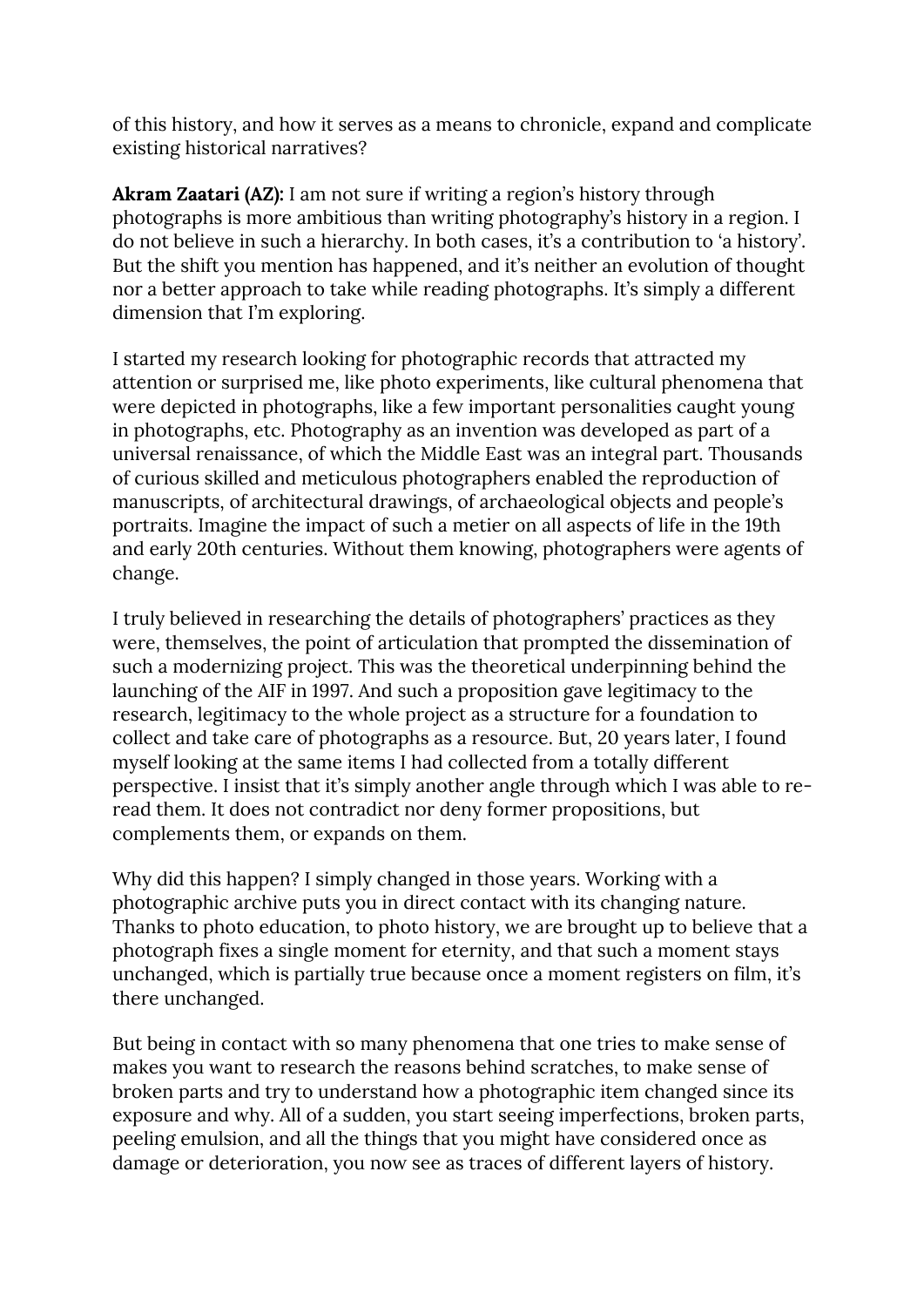They tell you something. So, what I am able to see in a photograph, on one level, is history recorded as the capturing of a moment but, on another level, when you look at the changes in material such as a broken part, for example, all of a sudden another historical narrative comes across, it's history that found its way to an object, and inscribed itself onto it (see Figure 1).

I like to bring up the example of Lisa Steele's video *Birthday Suit, With Scars and Defects* (1974) in which she stands naked in front of her camera for her 27th birthday, pointing at every scar in her body, dating it and telling its story. In this film, Steele doesn't recount her biography. She lets us guess who she is through the scars recorded on her body over 27 years.

**EA:** Lately, you have expressed discomfort about how the AIF has turned from an experimental 'collecting mechanism' into a more traditional institution of preservation. Yet, the Foundation is not merely a storage space. It continues to operate as a research platform for artists, making its collections available for reactivation within exhibitions, publications and artworks. What do you think are the limitations and potentials of working with institutions?

**AZ:** The idea behind the AIF is rooted in a strong belief that photographic records assembled through artists' research could serve a larger historical function if made accessible to the public at large. So, the conflict with the institution didn't arise from making those documents public. The different boards of directors that were mostly led by artists prioritized a public database from day one. Consequently, the AIF has made accessible photographic records on its database since 1999 and improved it a few years later thanks to a Getty Conservation Institute grant I applied for, written on behalf of the AIF, and which AIF got. So, it is not new that the AIF wants to make accessible its collection. However, what's new since 2015 is that the AIF board decided to review its policies regarding the use of images and how one can change them digitally in a specified work. Cropping, for example, the use of photographs in illustrating fiction, as another example, and other gestures that weren't tolerated in the past are accepted today. Besides, the internet did not allow us to offer medium resolution images in the early 2000s, so we lived (for too long!) with low-resolution images online. Only now are we able to change that platform and supply the public with usable resolution files. But my ill feelings with the institution were not at all connected with this. On the contrary, I was president of the board when that 2015 decision was taken. I assure you that no one in the Foundation was or is today against putting the AIF collection online.

But there have been tensions with the institution several times in the past 22 years. Putting management issues aside, those tensions always came from territorial attitudes that one needs to resist within oneself. An individual may resist the desire to territoriality, but I doubt institutions can do so easily. In 2010–2011, I proposed to the AIF to offer owners of family collections the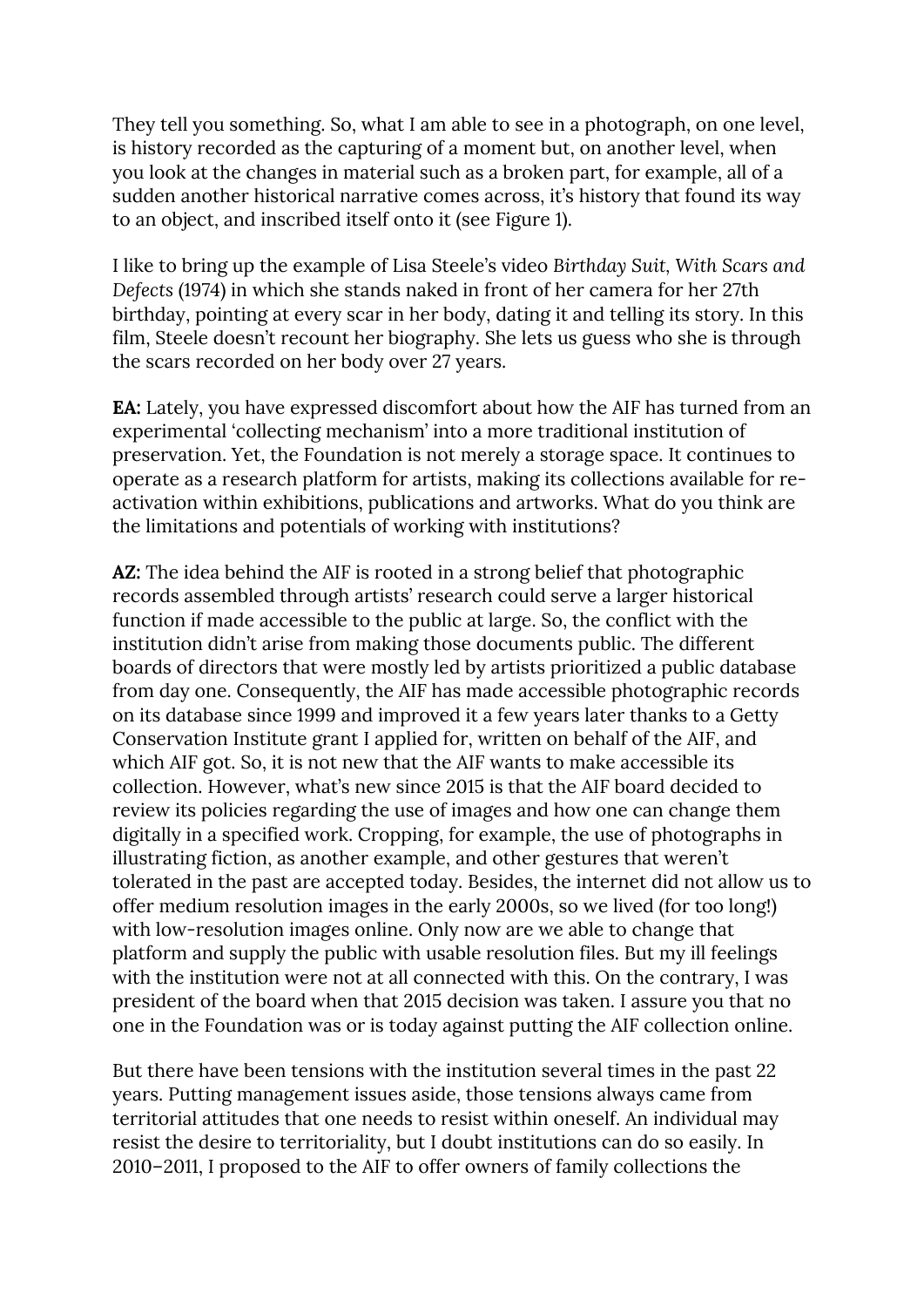possibility of taking back their collections if they wanted them. In most of the cases with families, a member of a family decided to donate a collection without being exactly the legal owner, sometimes without consulting with the larger family. We've heard news, a few times, that members of the family sometimes objected to a donation after it was too late, after a donation had already happened. The rationale behind my proposition was for the AIF (1) to acknowledge the legal complexity of ownership of family photographs, (2) not to come across as a possessive or greedy institution facing original owners, and (3) to acknowledge that, in order to make accessible digital reproductions, we really would *not* need the originals. But, in addition to all these reasons, I did not believe any more in detaching images from a living tissue for the sake of their preservation. We (at the AIF) have always told families that our interest in originals came from our interest in their conservation. But archaeologists know very well that the ultimate way to conserve archaeology is to keep it buried under earth, which contradicts the very idea of the excavation. Keeping potential finds under earth is working against an archaeologist's natural desire, and to work against it or resist it is already an agency of what I'd call 'secondgeneration' archaeologists. And because I had always considered the analogy between my practice, looking for photographs, and that of an archaeologist, I wanted to reverse the archaeologist's gesture returning archaeological finds to earth metaphorically, hence my *Time Capsule* project at dOCUMENTA13 (2012, see Figure 2). The *Time Capsule* proposition was a hypothetical one because its implementation would have required an institutional level of 'generosity' that's non-existent:

We (at the AIF) always insisted that we were interested only in originals, because we were interested in preservation. I don't believe in that any more, because I don't see the preservation of photographs as the preservation of material alone. It would be interesting to determine what exactly is essential to preserve. If emotions can be preserved with pictures, then maybe returning a picture to the album from which it was taken, to the bedroom where it was found, to the configuration it once belonged to, would constitute an act of preservation in its most radical form. (Zaatari, 2013: 34)

A few years before, in 2008, I disagreed with the AIF over the application of standard measures of conservation that I found insensitive, or blind to the specificities of the AIF collection; I found they were not suitable for an organization with a collection carefully picked or sampled by artists. For me, conservation as a field of science resolves half of the conservation tasks for an organization. Standard conservation measures are very helpful and maybe crucial to every organization. I am sure they have been tested over years, before they became standard protocols to follow. But before adopting standard measures, an organization is supposed to define its needs, then maybe customize measures or invent new protocols that feed on library science while respecting the particularities of the collection. Unfortunately, the AIF prioritized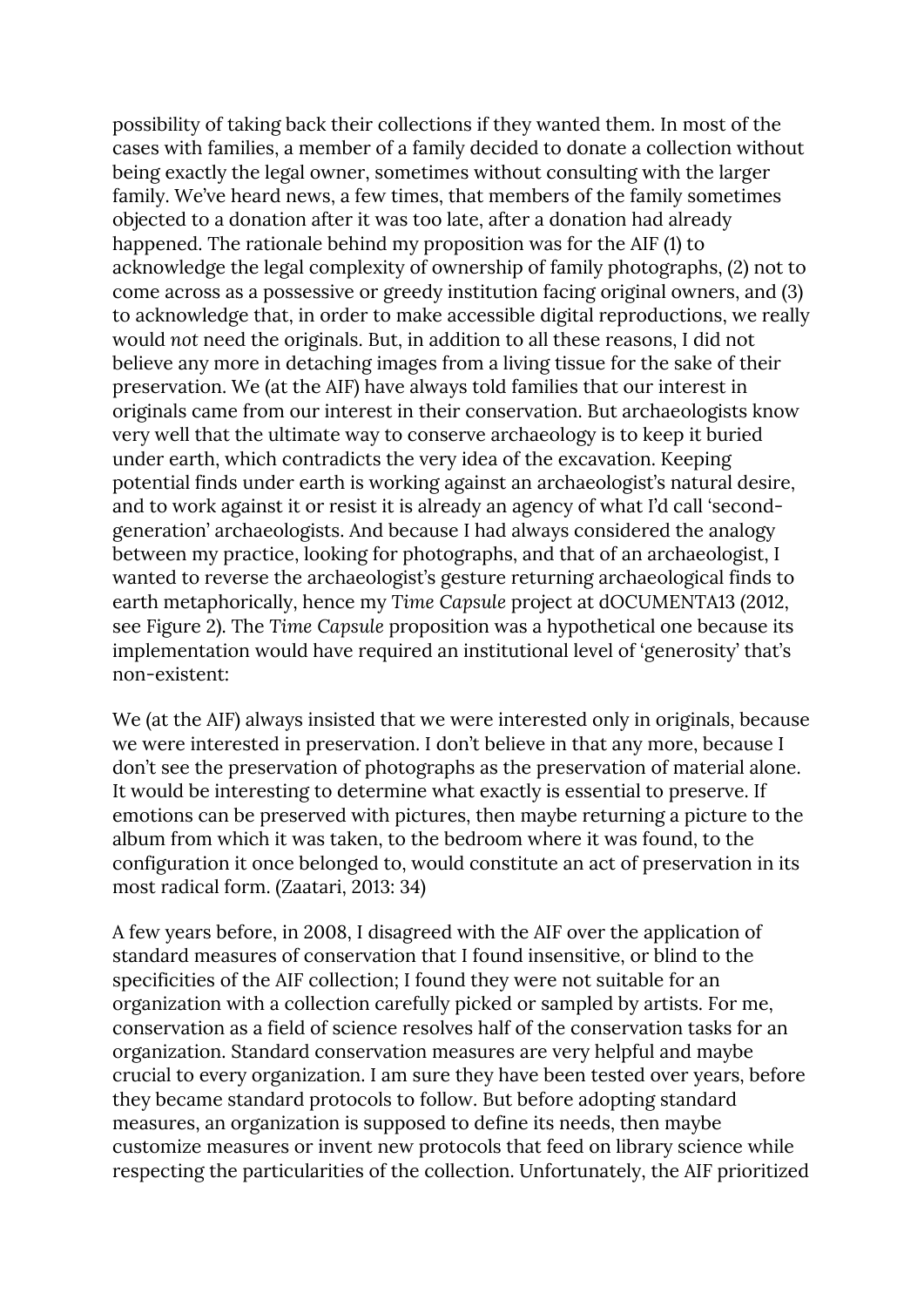space efficiency over integrity of collections. Hence the AIF broke down all the small collections that were sampled by artists, and mixed them up with collections much larger in numbers and sorted everything in the conservation room according to sizes. It meant that a collection of three images of different sizes is stored in three different boxes on three different shelves, as opposed to them figuring together in one box and accessible as a set.

From a distance, one may ask, does it really make any difference? I would say the fact that there were reservations on those measures before they were implemented, and the fact that those reservations were dis-considered or ignored by the AIF, is symptomatic of an attitude that comes out in a conflict. Looking back, in hindsight it looks like the AIF wanted to untie itself from any artistic practice that led to the inclusion of these photographs as part of its collection. For the AIF, provenance has always been the geography and, to a much lesser degree, the type of practice. Although the AIF never denied the role of the few artists who shaped its collection – and has even acknowledged artistic practices as generators of photographic collections in its holding – despite that, it never put those considerations forward to the public in any form and always leaned towards simplifying the presentation of collections in its public interface. This attitude is reflected first in the fields of the database that are public versus the fields that are only administrative. All information on the researcher or the artist who brought the collection was suppressed to the administrative fields not accessible by the public. Second, all supportive non- photographic material such as publications, stories, or even hand-written manuscripts, did not find room in the collection. Such material was forwarded to the library or considered as supportive material detached from collections and, in some situations, lost. Interviews with collectors or photographers, letters or sometimes fax exchanges with collectors or photographers, researchers' address books and so forth, are barely retraceable today. Indeed, there would be ill feelings with the institution when these things happen. And, certainly, there would be ill feelings when researchers asked for digital copies of material they brought to the foundation, 10 or 15 years earlier, to work with and they are only given extremely lowresolution files or told the collection was never reproduced.

The institution that was founded by artists who fed and shaped its collection failed to contain the diversity of those practices, especially when they touched on issues that the AIF considered as its mandate. Those mainly were administration and preservation. But, reflecting back on the whole history of the AIF again, it looks like the institution wanted primarily the photographs: the outcome of research practices by its members, and nothing else. The institution sounded much clearer to the public when described simply as an archive of photographs than an organization where artists collect photographs as samples of different kinds of practices, study them and possibly produce work with them, and where staff members think of photograph preservation along with them in a more interlaced manner and where the whole thing would be available for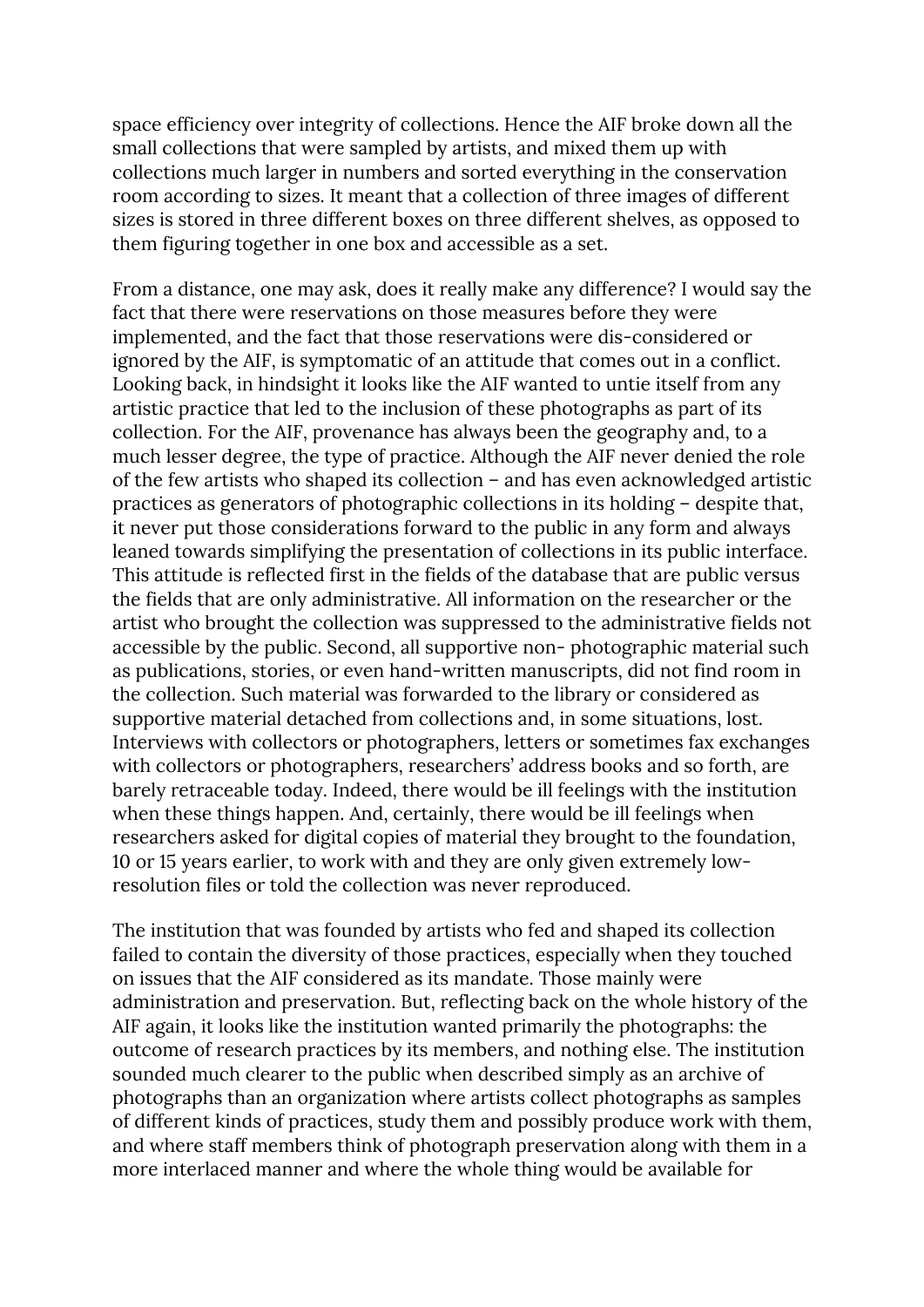present or 'future' activations, successively, by other artists or practitioners as well.

AIF invented a mission and a model of operation and governance that I had never encountered before. Partly an artist's collective, partly a preservation institute. It's a museum with a collection, but without a space. Its collection of mostly vernacular photography is partly an outcome of an art project, and partly an archive that could serve as material to make several art projects. It is the outcome of research of some, and the primary material for research for others. The AIF was born in this shady area between, on the one hand, art and research practices and, on the other hand, preservation and library science. To what extent would they continue to inhabit the same space? I am not sure. In the first 10 years of the Foundation, I tried my best to encourage others (members or non-members) to lead fieldwork that brought further collections to the AIF. But it did not prove easy. For the founders, mainly me and Fouad Elkoury, the AIF was, before anything else, a collecting engine and a place where knowledge about photography and this part of the world is produced. But, as the membership of the Foundation grew, and with the exception of Negar Azimi, Lara Baladi and Yto Barrada, no one was really interested in expanding the collection. I think artistic practices and research, as programmes at the AIF, were over more than 10 years ago.

**EA:** The 2017 exhibition at MACBA in Barcelona, which reflected back on the 20 year history of the AIF from your personal perspective, was provocatively titled 'Against Photography' (see Figure 3). You have used this proposition on a number of occasions, which I take to stand for the refutation of a particular practice of archival preservation that fixes and crystallizes the meaning of the photographic document, hindering other avenues of use and interpretation. Yet, rather than an outright refusal, it seems to open the door for new possibilities. Can we think of this negation as a necessary step towards the re-invention of the medium? And what new ways of working with photography and the photographic archive can it lead to?

**AZ:** Throughout the AIF history there were questions that remained unanswered, but were always in the background of discussions. The most provocative ones would be, 'What is Photography? What do we collect? And what does the term "Arab" refer to in our name?' Photography for an institution is tied to (1) the members' understanding of photography and their willingness to consider its expanded notion, and (2) the institution's capacity to store and offer diverse sets of items. Apart from Walid Raad, members did not see the definition as worthy of discussion. So, the AIF, as a body that included members and staff, was resistant to re-defining photography. And, even if such a re-consideration was to take place on a theoretical level, it was made clear that the conservation programme would remain rigid. It also meant that we, as a group, allowed the preservation programme to dictate what goes into the collection and what does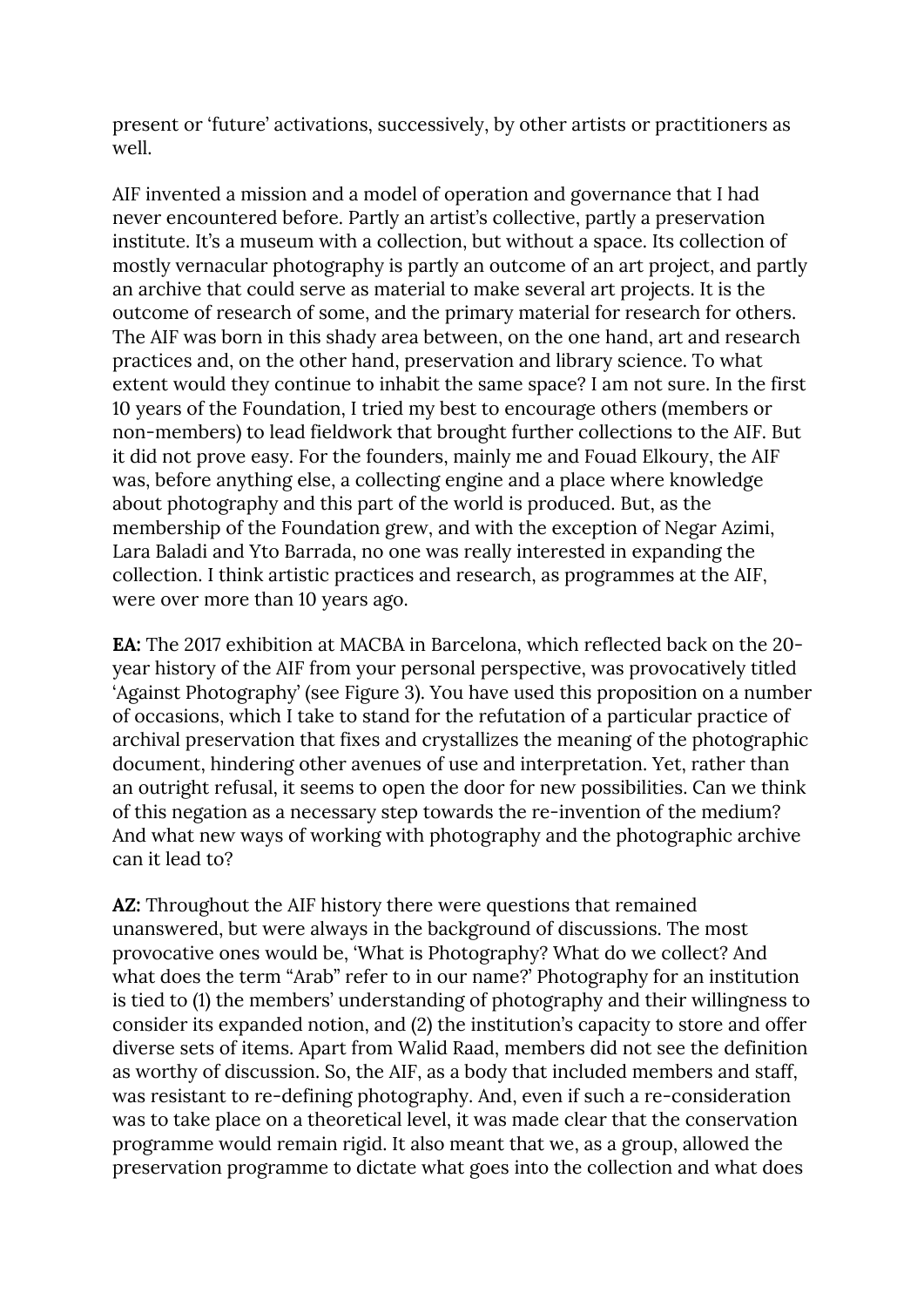not. We will find the time to talk about it later but, to answer your question on negation as a necessary step, I would say it's not the negation of photography that's essential but the displacement of the document away from its context, even away from its material composition, and to seek other non-material compositions that relate it to function, economy, or emotion. I got more and more interested in the idea of performance and its relation to photographs; in other terms, I got interested in performing documents.

Somewhere in 2011, I read Yōko Ogawa's novel *The Ring Finger* (2005), first published in Tokyo in 1994, and I was struck by how the plot introduces performative acts as *the* tool to conservation, and how ephemeral acts can be radical acts of conservation. How liberating it is to transcend conserving material, and what a liberty it is to ask oneself about the essences of things to conserve before using a standard conservation manual. Who says a photograph is made of light-sensitive-paper only? 'Against Photography' is the title of a conversation I had with Mark Westmoreland, published in *Aperture* in 2013. It is an invitation to look at the larger ecosystem in which a photograph is produced, diffused, consumed, and thus to look at photography as a set of relationships converging in the object of a photo. Those sets of relationships are not only photographic. The title evokes a confrontation and is indeed a provocative title because it can be misread as a position against iconography. Although it is not so, I believe mis-readings are possible readings too! The term 'against' means 'in opposition to' but also 'in comparison to' and 'in contact with' as well. In 2015, when I was invited by MACBA to work on the history of the AIF through collections and objects, I decided to use the same title.

What you call 'a negation of some archival practices', I would call the refusal to look at photographs from a narrow angle and their consideration as part of a living ecosystem along with films, as well as with other means of communication and social media today. Indeed, I find this step crucial to liberate oneself from the consideration of the archive as a number of assets, from the practice of licensing images, from the consideration of the caption as the DNA of a photograph, and other practices performed daily at a photo archive without any questioning. It is a first step to re-consider the medium in a larger perspective. The title is indeed provocative and that's the nature of

picking suitable titles.

You ask about new ways, but innovation always depends on the creative mind behind any project, behind any decision. There are infinite ways to liberate oneself from the tradition of printing pictures and framing them, or from simply placing a negative sheet into an acid free sleeve. Performing essences of photographs, as preservation, would be the most challenging, I believe.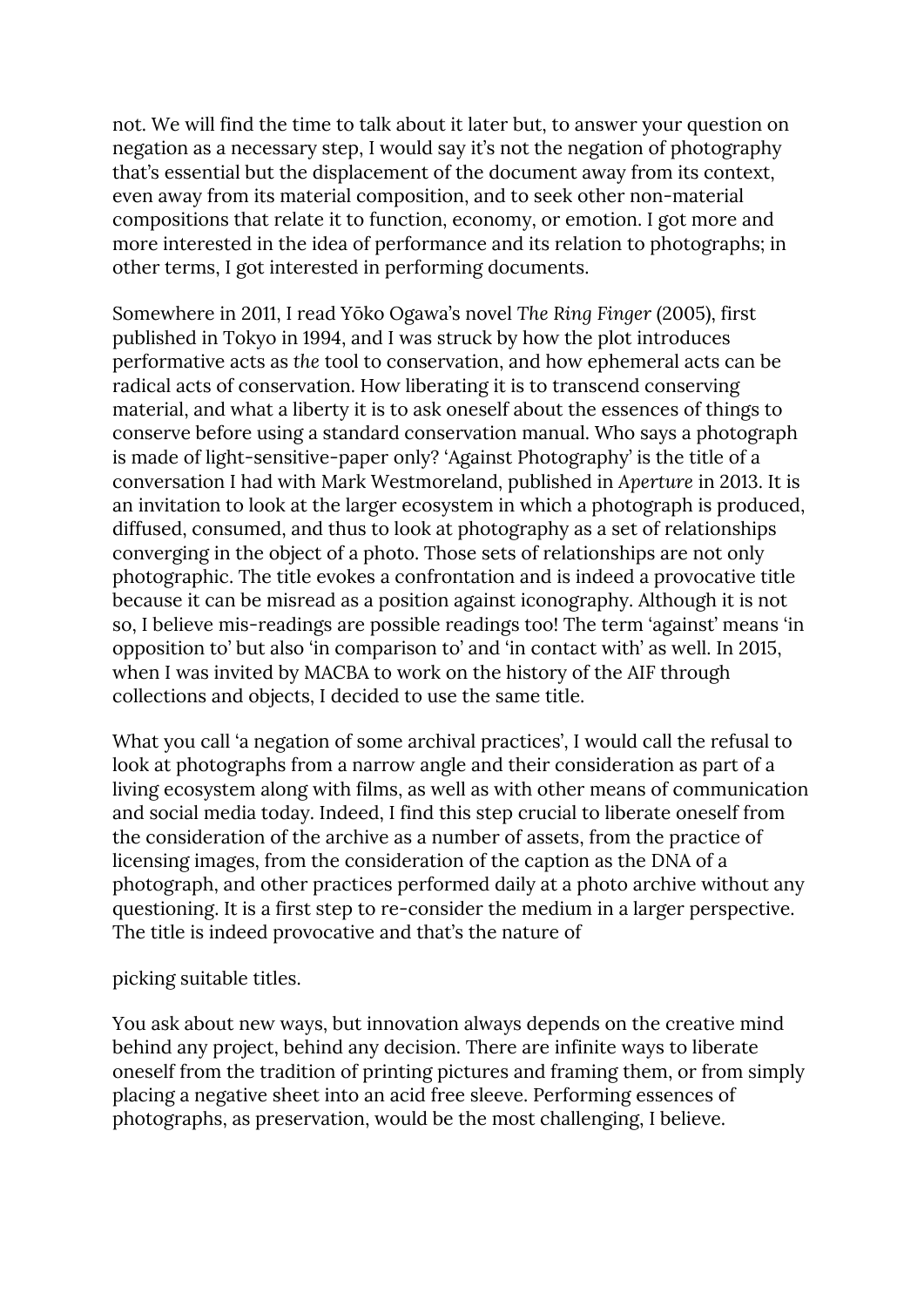**EA:** This is a fascinating way of looking at photographs and their preservation, considering the larger system of relations of which they are a part. Yet any act of collecting and preservation is characterized by a destructive element; it always entails the tearing away of the collected object from its living context, its severance from the historical and social relations in which it was originally embedded and circulated. In reconstructing the social, political, historical, economic and affective context of photographs, it seems to me that your work represents a countervailing strategy to the deracination that is constitutive of the act of collecting. I'm thinking here of your long-term research on studio photographer Hashem El Madani, in which you explored not just his photographic work but also the studio as a social microcosm. How do you navigate this contradiction that is at the heart of collecting as a practice?

**AZ:** Any detachment of an object from a living tissue would do the same, whether looted or acquired by a collector or someone else. But some people collect abundant 'collectables' such as stamps, coins, art works, etc., capitalizing on the rise of their future value, and that's a kind of harmless speculation. What collectors do here is to bet on something abundant today, a little expensive, but that (they bet) will be rare and valuable tomorrow, especially when presented as a full set and/or whole edition. Many collectors develop an irresistible desire to own more and more of the same thing. They can't stop themselves from acquiring way more than they will be able to enjoy or synthesize in their entire lives. That's what I call excessive accumulation that could happen with both individuals and institutions. If what they collect was rare because its production had been discontinued, or because technology had rendered it obsolete, collectors end up doing damage to the ecosystem around them. Let's call that 'the black hole effect', which is when a dealer or collector or an institution tries to collect every single piece of a certain past production and becomes the only entity that owns a genre or a type of cultural product.

I have always drawn the analogy between the research practices of the Arab Image Foundation and those of archaeologists because they shared the gestures of looking for past objects in hidden places. Members of the AIF travelled in different places and picked the photographs that they saw worth keeping as part of the AIF collection, and that's a kind of 'museum'. I call that period the sampling period, and I am happy we were extremely selective in our choices and that such a practice went on for no more than three or four years between 1998 and 2001.

Back to archaeology. At some point in the late 18th and early 19th centuries, archaeological missions did something similar and subsequently prompted local independent diggers to actively look for archaeological objects to sell to dealers. It was impossible any more to keep archaeological finds buried where they had always been because someone would get to them, dig them out and sell them to a dealer, collector or to a museum directly. Their cultural and material value had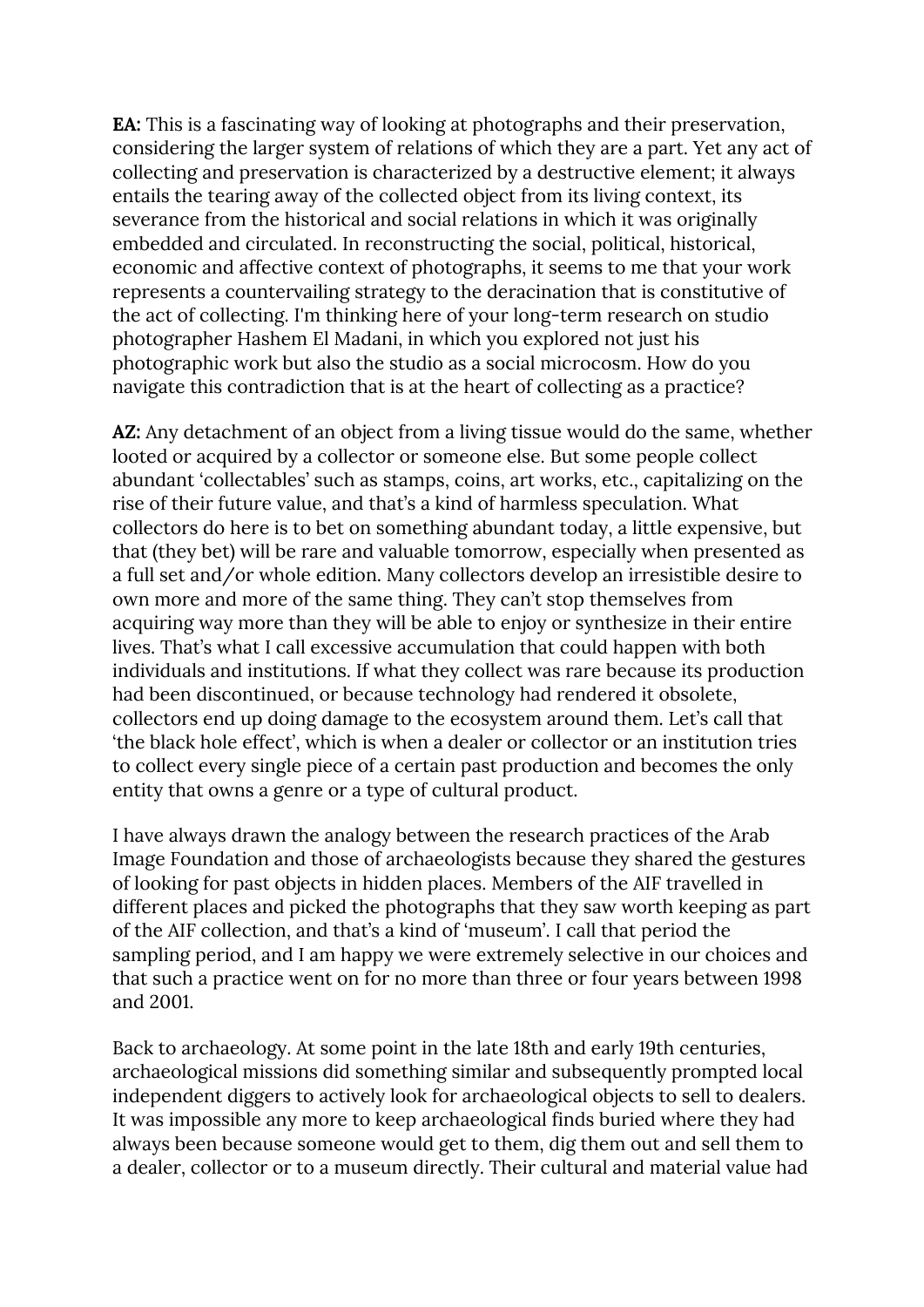risen so quickly because of the high demand for them and their value had become known to everyone, everywhere. More than a hundred years before excavating and trafficking archaeological finds were regulated, whole cultural heritage moved from poor countries to richer countries, from South to North from colonized to colonizer cultures, all in the name of 'conservation', in the name of 'study', and for the sake of building and consolidating 'the Museum'. What such a practice left in Egypt, Greece, Lebanon, Syria and in so many other countries pre-independence, was devastating!

To sum up, some collecting practices are found to be more destructive than others. I started using this analogy with the AIF practices somewhere in 2004– 2005. The analogy is more applicable in the case of family collections than studio archives. It is true that taking a picture out of an album damages a certain tissue, which is a specific narration in itself. Furthermore, taking a picture of a person away from people who love that person also damages a certain tissue in the realm of the affect. But life is capable of doing the same. I have seen many albums with so many missing pictures. I have seen many albums with torn pictures. And I've seen photographs thrown away in the garbage or sold in flea markets after the person who cared for them left. In the case of a photographer's archive, it's different because it's a place that developed no emotional ties to the people photographed. It's a place of work and the archive is an archive of a practice, like printers, like book-binders, like shoe makers, etc. A photographer would never part with an archive until the studio closes, not because the photographer is attached to pictures of people, but because a photographer lives from such an archive. And once an archive ceases to function that way, it needs to be adopted by someone else, traditionally a next of kin, or another younger photographer, otherwise – in most cases – it is destroyed. And, in this case, the AIF may be the best place for it.

**EA:** When appropriated and inscribed within your work, photographs take on a new meaning through novel juxtapositions with other images and the new context in which they are placed; they enter a sort of second life, and this afterlife changes the very way we look at and understand them. Yet, this process of de- and re-contextualization in your practice is always bound to the historical circumstances of production, circulation and reception of those photographs. What do you think are the limits to the artistic appropriation and use of photographs? In other words, how do you produce new ways of experiencing photographic images without diluting their historical and evidentiary value? And what role, if any, can fiction play in this equation?

**AZ:** Photographs experience different lives, second, third or more. The moment the referent in a photograph dies, the referent's photograph changes. The moment the photograph moves location, something in it changes. As I wrote for the MACBA exhibition: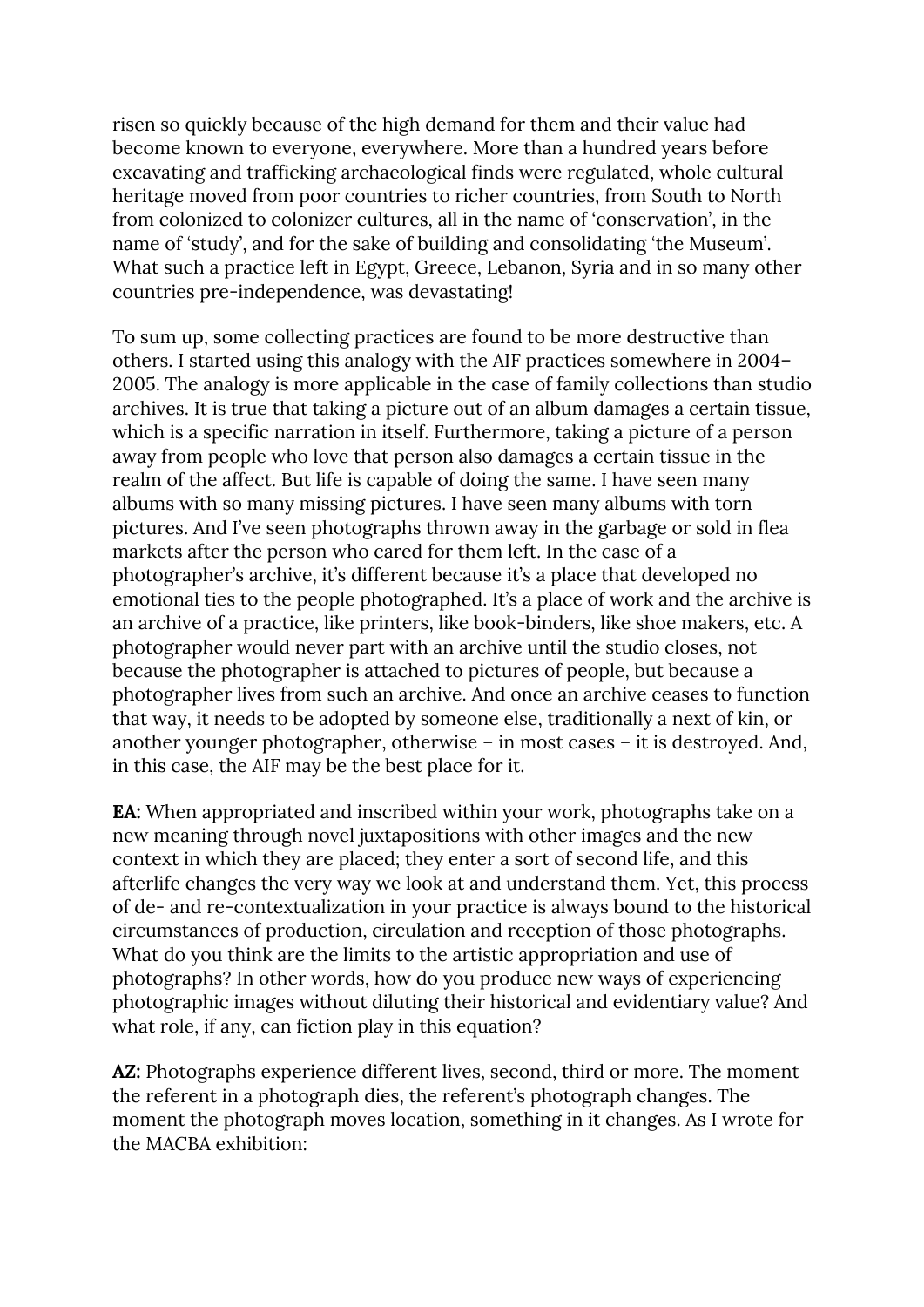A photograph changes upon the vanishing of its referent. The death of a living person represents a threshold in the life of their portrait . . . When the body vanishes, each of its descriptions is recalled to fulfill a new function. A picture hangs, an anecdote is told, a gesture is re-enacted in memory of those who are no longer there. There are so many ways to re-enact significant traits of a description. Each trait would privilege a story over others as if withdrawing the others from description. (Zaatari, 2017: 103)

I agree that it's my documentary interest that brought me to study photographic records and not my interest in fiction. I am not fond of the polarity [documentary vs fiction], and I do not believe in the justice of one over another. I do my work to highlight moments in history. For that, sometimes I need to invent forms, borrow tools, and I understand those could be fiction. Why not if they reveal something in a document that otherwise would have stayed in the dark? In my work, all that I do is in the service of a larger historical' 'truth' which one longs for. I do not appropriate, but re-contextualize. And, there are no formulas to guide one while producing work with photographic records.

**EA:** In your recent work as a filmmaker and photographer, I've noticed something you mentioned earlier: a shift of attention from the content of the photographic image to its material support and the different layers of information inscribed on it. For instance, in the series of prints 'The Body of Film' (2017, see Figure 4), photographic close-ups of 35mm and sheet-film negatives reveal signs of erosion, erasure and mishandling. This seems to be connected to your mobilization of an archaeological imaginary in relation to the photographic object, particularly your use of the paleontological metaphor of the fossil. Can you tell me how this focus on the *life* of the photograph as a material object contributes to our historical knowledge and understanding of what images can tell us? I'm curious whether you think this interest in the materiality of the photographic object is somehow a reaction to digitalization, which has resulted in the heightened perception of a split between photographic object and photographic image?

**AZ:** In the framework of this very specific project, the morphology of the AIF collection and its development over time and the lives small collections have had within the AIF were the main focus, more than simply a history, or a chronology. I did not want to address specific contents of images, but rather explore trends, or the in-and-out traffic, i.e. the movement of collections prior to their inclusion in the AIF collection and after it. I wanted to explore the accumulation of collections, their storage, their handling within the AIF, and possible conservation failures. I wanted to explore photographic mistakes and how they inform us about a practice, explore the dying industries that made the fame of photographers, explore material and finally, ageing, through items that will probably outlive all of us. I wanted to evoke all of that, without showing a single original item from the collection, because I did not want to further fetishize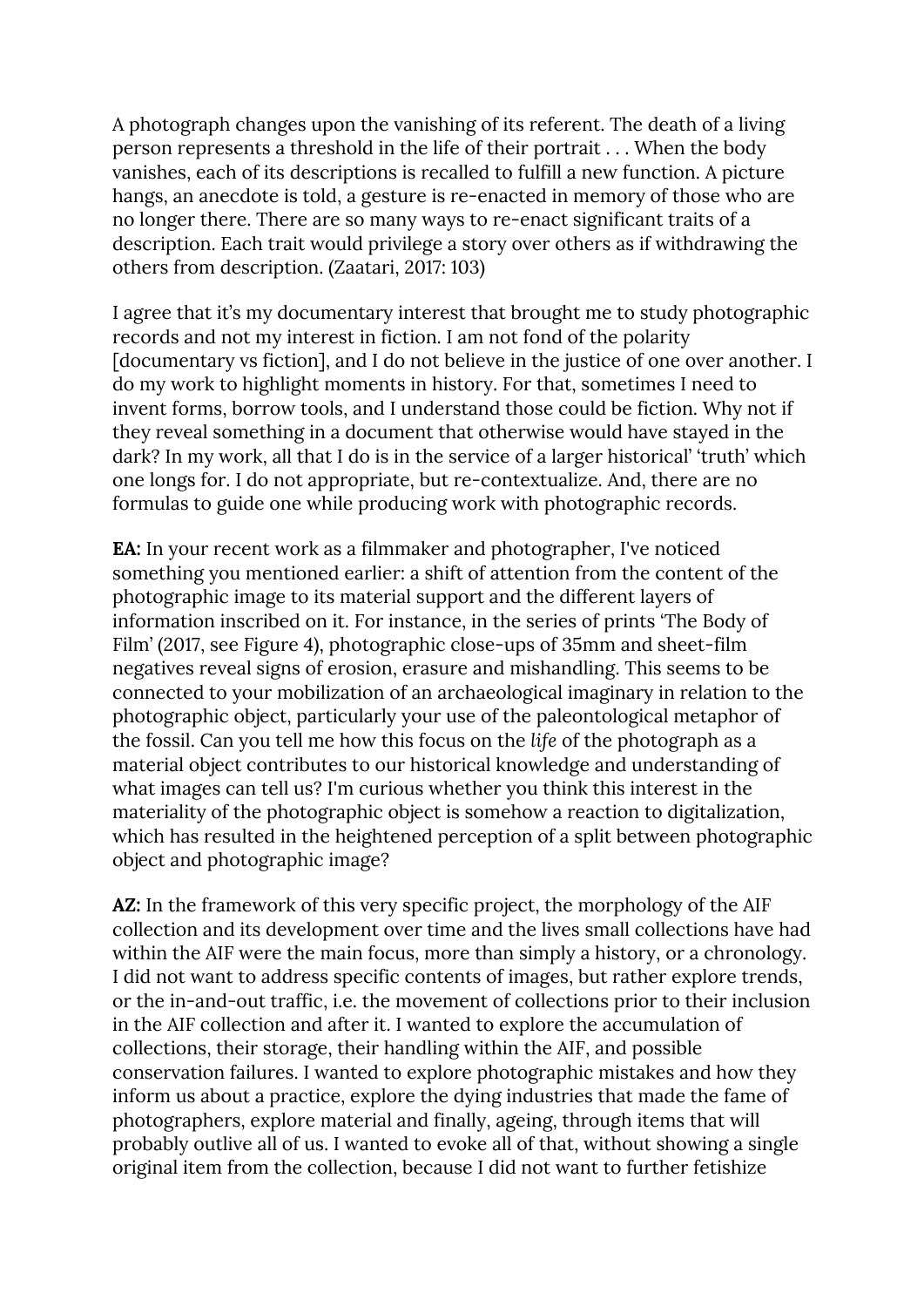originals. I wanted to go in the opposite direction of the archaeology museum. All that you saw in the exhibition were reconstitutions of photographic phenomena, elaborations of ideas taking shape through 'worthy' defects, if one may say, informative 'accidents', whether found or invented. Some objects were enlarged way larger than their original items, others preserved scale, and many were imported into film. There were four different films in the exhibition. I am not afraid of digitization, on the contrary. Digital processes can be used in so many telling ways. For example, in the series *Against Photography* (see Figure 5), I used a 3D scanner that does not see the image, not the colour only relief to scan the surfaces of negative sheet films that have developed channelling or breaks in emulsion. The results look like topographic maps, which I made traditional prints from. Withdrawing the image, or muting it, was so necessary to divert the viewer's attention away from looking at photographs for what they described. Here, I wanted the viewer to concentrate on the shape of the material and the forms it took due to changes in environmental conditions. Digital processes are tools like any other artists' tools. So, I would say one should use them with a certain focus, with a certain consciousness, and knowing that there is no bible for digitizing. There should not be standard modes of digitization.

**EA:** In *After the Last Sky: Palestinian Lives* (1986), a book-collaboration between Edward Said and photographer Jean Mohr, Said writes: 'exile is a series of portraits without names, without contexts' (p. 12). When watching your film *On Photography, Dispossession and Times of Struggle* (2017, see Figure 6), it brought to mind this sentence. The video contains a number of interviews with Palestinians displaced from their homes after 1948, and we see them as they try to attach names to portraits of nameless men and women. In so doing, the film seems to present an image of future return, while at the same time hinting at its impossibility – some names are missing, some contexts are irretrievable, and photographs themselves get lost. Can you talk a bit about how, in your work, the displacement of photographs often reflects the displacement of people?

**AZ:** Photographs are enfoldings of some sort. They record. They describe a human being, a moment, a situation, etc. It's fascinating that, while looking at pictures in a family album and when you point at a picture, the first thing the owner of photographs does is to ask himself or herself who is it in the picture? The names are rarely written on the back of pictures. In this specific interview with Dr Sami Khoury, I intentionally film him in his home in Amman, writing the names of his friends featured in the photographs before giving them to me to take to Beirut. From there onwards, he would never see them again. Do you imagine such a moment in the life of the pictures? They lived with their original owner without any words written on their backs, and now that he is willing to donate them to an organization in Beirut, probably 60 years after they were produced, he is inscribing the names of those he still remembers on the back of every picture because he knows that his pictures are experiencing their first major displacement, that they will be from then onwards in the hands of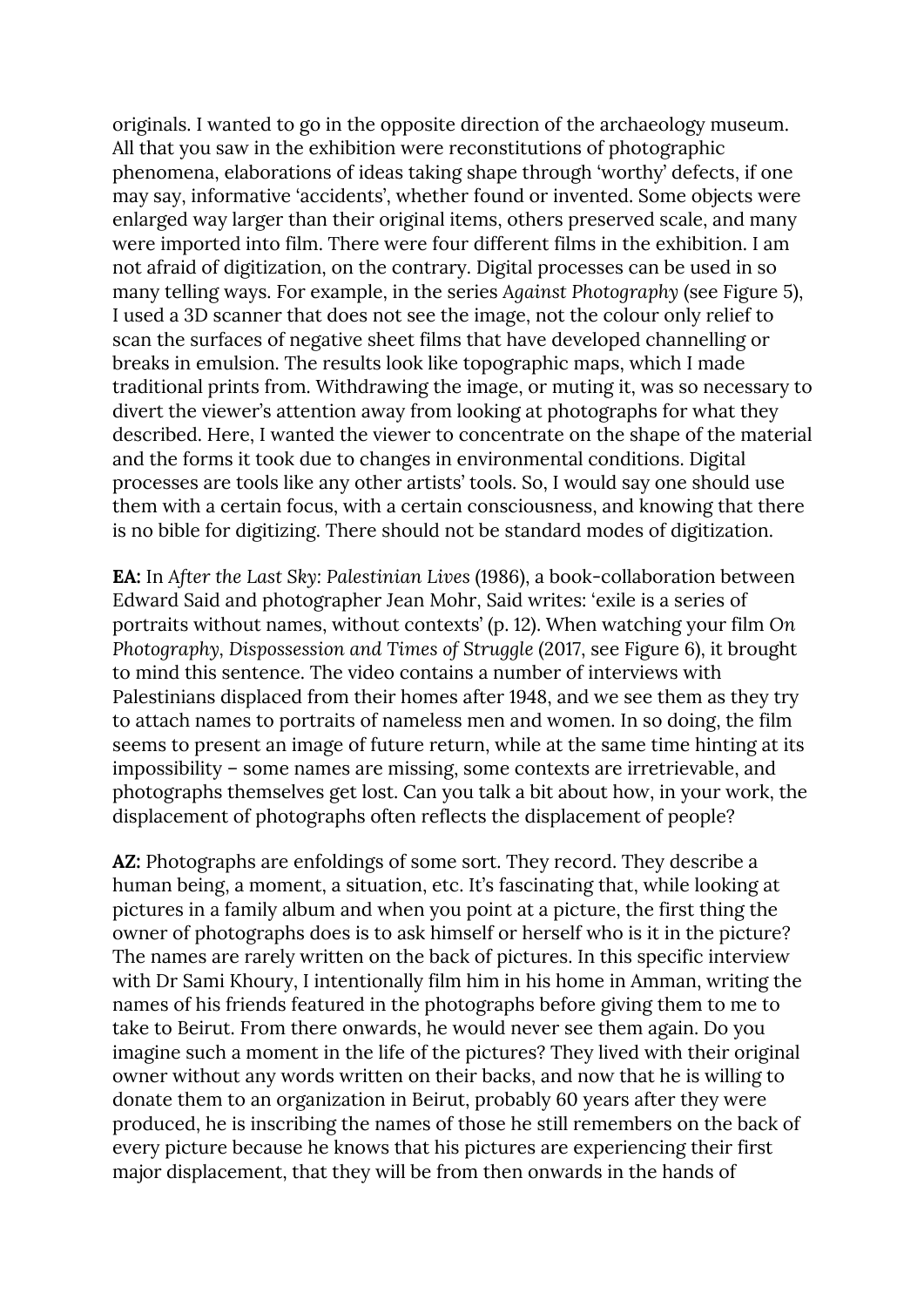professionals, 'strangers' to his personal history. To answer you, yes, some things get lost and may seem irretrievable to us now, but maybe they would prove retrievable in the future through others, not the initial owners. Furthermore, some elements are captured in a picture by accident, and sometimes it's that accidental capture that makes the picture 'telling'. The displacement of documents from their contexts, reconfiguring them in a different narrative, in a different body, is an essential step in revealing layers of meaning in them. Such displacement could happen through an artwork, a publication or something else, and why not an online platform! In other words, as much as it is important to root the interpretation of photographs in photographs' histories, family, practice, etc., it is also important *not to* chain them to these narratives and always seek new tools, new models that could probably shed further light on the understanding of photographic records outside the situations that produced them. And this cannot happen without digital and online tools, like a platform. I would have loved the AIF's new platform to have addressed the morphology of the collection more rigorously and its history, but I hope this would be further enriched in the future.

**EA:** Your recent exhibition at the Contemporary Arts Centre in Cincinnati is titled *The Fold – Space, Time and the Image* (see Figure 7). Can you tell me more about this idea of 'the fold' which, I assume, is influenced by Deleuze's reading of Leibniz (Deleuze, 1992[1988]), but also perhaps by film scholar Laura U Marks's (2010) compelling study of the practice of enfoldment, not least given her tracing of visual and philosophical connections between new media art and classical Islamic art? Do you see your role as that of unfolding the layers of historical information contained in the folds of photographic images and objects? This is, incidentally, how Walter Benjamin (2002[1927– 1939]: 205), who was also drawing on Leibniz, describes the figure of the collector: as someone who is uniquely able to unravel the total history that is enfolded in the monad of the single object; an object that for him or her becomes 'an encyclopedia of all knowledge of the epoch'.

**AZ:** As Deleuze outlines, folding and unfolding are two consecutive and complementary steps feeding one process. How can you not be attentive to folds when you have worked in an archive, when you've worked in a library, when you've experienced any practice of filing or indexing including taking pictures, which is itself an enfoldment of space, and editing films, which is an enfoldment of time. Part of what draws me to folds has to do with structure, and my formation as an architect. Without deconstructing you cannot learn building, and you can't teach it. Without an exploded view of a machine you can't teach users about its inside, you can't show them how to maintain it or inspect it or fix it. So definitely what I am interested in is the ultimate meaning of a photographic record, whether it's being a cultural product, or sometimes a product of an intimate relationship, but also a commercial transaction maybe, an economy, and an object itself that has a weight, that is maybe fragile, but that is